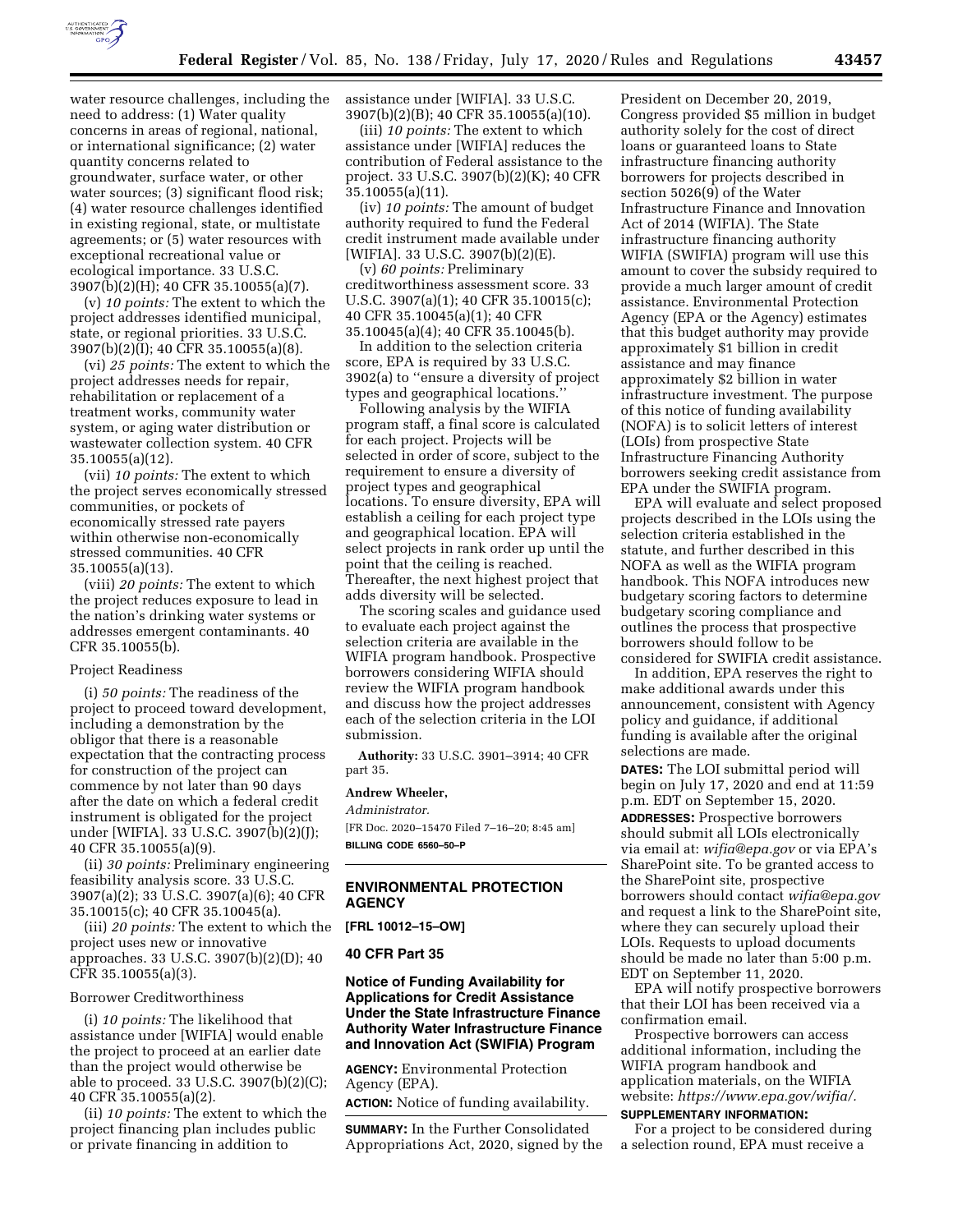LOI, via email or SharePoint, before the corresponding deadline listed above. EPA is only able to accept emails of 25 MB or smaller with unzipped attachments (EPA cannot accept zipped files). If necessary due to size restrictions, prospective borrowers may submit attachments separately, as long as they are received by the deadline.

When writing a LOI, prospective borrowers are encouraged to fill out the SWIFIA LOI form and follow the guidelines contained on the WIFIA program website: *[https://www.epa.gov/](https://www.epa.gov/wifia/wifia-application-materials) [wifia/wifia-application-materials.](https://www.epa.gov/wifia/wifia-application-materials)*  Prospective borrowers should provide the LOI and any attachments as Microsoft Word documents or searchable PDF files, whenever possible, to facilitate EPA's review. Section VI of this NOFA provides additional details on the LOI's content.

EPA will invite each prospective borrower whose project proposal is selected for continuation in the process to submit a final application. Final applications should be received by EPA within 365 days of the invitation to apply.

EPA will host a webinar to provide State infrastructure finance authority prospective borrowers further information about the SWIFIA loans and how to submit a LOI. The webinar date and registration directions can be found on the WIFIA program website: *[https://](https://www.epa.gov/wifia/wifia-webinars) [www.epa.gov/wifia/wifia-webinars.](https://www.epa.gov/wifia/wifia-webinars)* 

Prospective borrowers with questions about the program or interest in meeting with the WIFIA program staff may send a request to *[wifia@epa.gov.](mailto:wifia@epa.gov)* EPA will meet with all prospective borrowers interested in discussing the program prior to submission of a LOI.

## **Table of Contents**

### I. Background

- II. Program Funding
- III. Eligibility Requirements
- IV. Fiscal Year 2020 Office of Management and Budget Budgetary Scoring Determination
- V. Types of Credit Assistance
- VI. Letters of Interest and Applications VII. Fees
- VIII. Selection Criteria

### **I. Background**

Congress enacted WIFIA as part of the Water Resources Reform and Development Act of 2014 (WRRDA). Codified at 33 U.S.C. 3901–3914, WIFIA authorizes a federal credit program for water infrastructure projects to be administered by EPA. WIFIA authorizes EPA to provide federal credit assistance in the form of secured (direct) loans or loan guarantees for eligible water infrastructure projects.

Congress amended WIFIA in America's Water Infrastructure Act of 2018 (AWIA) to authorize federal credit assistance exclusively for State infrastructure financing authority borrowers.

The WIFIA program's mission is to accelerate investment in our nation's water and wastewater infrastructure by providing long-term, low-cost, supplemental credit assistance under customized terms to creditworthy drinking water and wastewater infrastructure projects of national and regional significance.

## **II. Program Funding**

Congress appropriated \$5 million in funding to cover the subsidy cost of providing SWIFIA credit assistance. The subsidy cost covers the Federal government's risk that the loan may not be paid back. EPA anticipates that the average subsidy cost for SWIFIA-funded projects will be relatively low; therefore, this funding can be leveraged into a much larger amount of credit assistance. EPA estimates that this appropriation will allow the Agency to provide approximately \$1 billion<sup>1</sup> in long-term, low-cost financing to water and wastewater infrastructure projects and accelerate approximately \$2 billion in infrastructure investment around the country.

### **III. Eligibility Requirements**

The WIFIA statute and implementing rules set forth eligibility requirements for prospective borrowers, projects, and project costs. The requirements outlined below are described in greater detail in the WIFIA program handbook.

### *A. Eligible Applicants*

Prospective borrowers must be a State infrastructure financing authority to be eligible for SWIFIA credit assistance. EPA defines State infrastructure financing authority as the State entity established or designated by the Governor of a State to receive a capitalization grant provided by, or otherwise carry out the requirements of, title VI of the Federal Water Pollution Control Act (33 U.S.C. 1381 *et seq.*) or section 1452 of the Safe Drinking Water Act (42 U.S.C. 300j–12).

### *B. Eligible Projects*

To be eligible for SWIFIA credit assistance, the SWIFIA project must be

a combination of projects, each of which is eligible for assistance under section 603(c) of the Federal Water Pollution Control Act (33 U.S.C. 1383(c)) or section 1452(a)(2) of the Safe Drinking Water Act (42 U.S.C. 300j–12(a)(2)), for which a State infrastructure financing authority submits to the Administrator a single application.

## *C. Eligible Costs*

As defined under 33 U.S.C. 3906 and described in the WIFIA program handbook, eligible project costs are costs associated with the following activities:

(i) Development-phase activities, including planning, feasibility analysis (including any related analysis necessary to carry out an eligible project), revenue forecasting, environmental review, permitting, preliminary engineering and design work, and other preconstruction activities;

(ii) Construction, reconstruction, rehabilitation, and replacement activities;

(iii) The acquisition of real property or an interest in real property (including water rights, land relating to the project, and improvements to land), environmental mitigation (including acquisitions pursuant to 33 U.S.C. 3905(8)), construction contingencies, and acquisition of equipment; and

(iv) Capitalized interest necessary to meet market requirements, reasonably required reserve funds, capital issuance expenses, and other carrying costs during construction. Capitalized interest on WIFIA credit assistance may not be included as an eligible project cost.

### *D. Threshold Requirements*

For a project to be considered for SWIFIA credit assistance, a SWIFIA project or a group of projects consolidated by the State Infrastructure Financing Authority must meet the following four criteria:

(i) The project and obligor shall be creditworthy;

(ii) A project shall have eligible project costs that are reasonably anticipated to equal or exceed \$20 million;

(iii) Project financing shall be repayable, in whole or in part, from state or local taxes, user fees, or other dedicated revenue sources that also secure the senior project obligations of the project; shall include a rate covenant, coverage requirement, or similar security feature supporting the project obligations; and may have a lien on revenues subject to any lien securing project obligations;

<sup>1</sup>This estimated loan volume is provided for reference only. Consistent with the Federal Credit Reform Act of 1990 and the requirements of the Office of Management and Budget, the actual subsidy cost of providing credit assistance is based on individual project characteristics and calculated on a project-by-project basis. Thus, actual lending capacity may vary.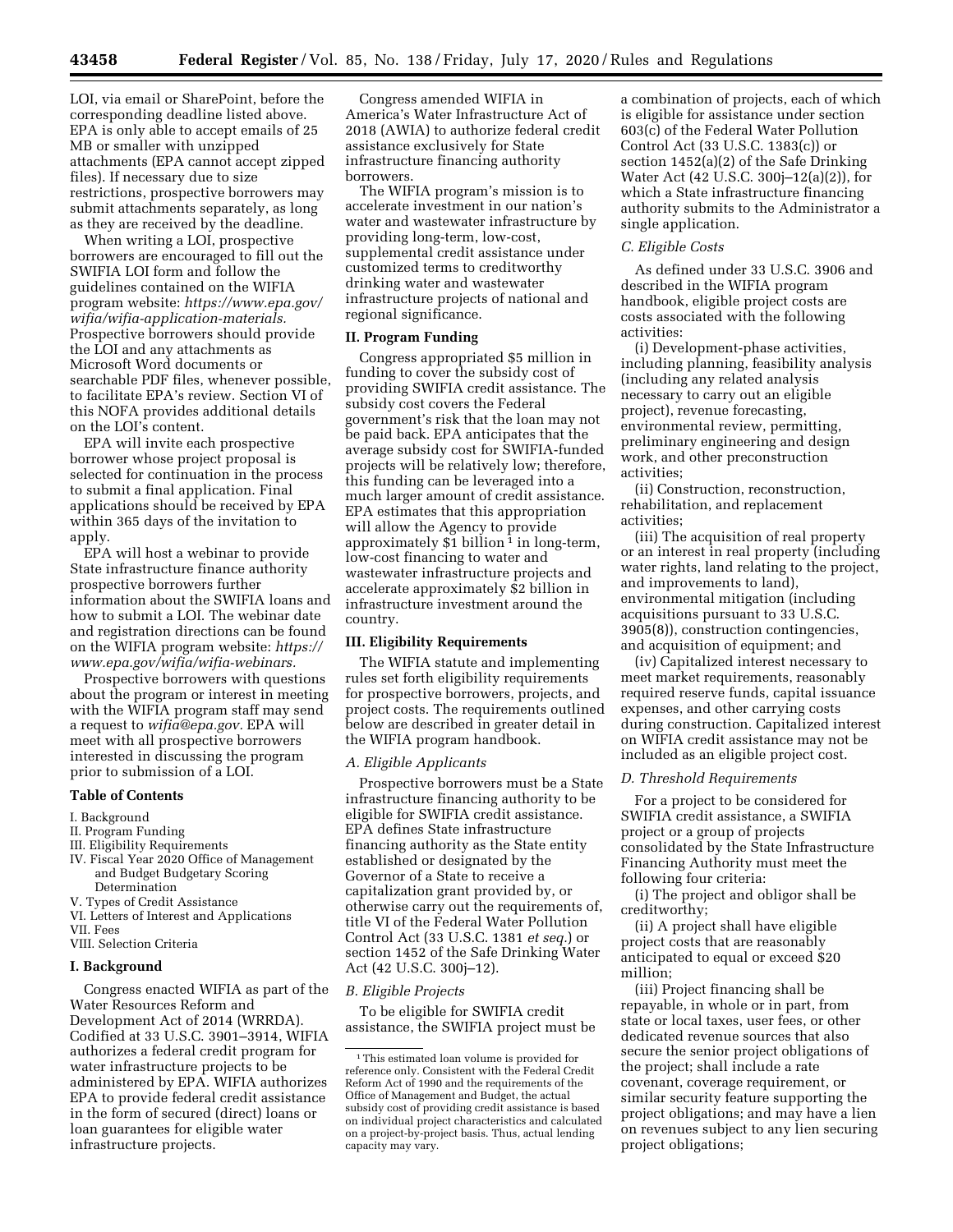(iv) The project shall have an operations and maintenance plan that identifies adequate revenues to operate, maintain, and repair the project during its useful life.

## *E. Federal Requirements*

All projects receiving SWIFIA assistance must comply, if applicable, with federal requirements and regulations, including (but not limited to):

(i) American Iron and Steel Requirement, 33 U.S.C. 3914, *[https://](https://www.epa.gov/cwsrf/state-revolving-fund-american-iron-and-steel-ais-requirement) [www.epa.gov/cwsrf/state-revolving](https://www.epa.gov/cwsrf/state-revolving-fund-american-iron-and-steel-ais-requirement)[fund-american-iron-and-steel-ais](https://www.epa.gov/cwsrf/state-revolving-fund-american-iron-and-steel-ais-requirement)[requirement;](https://www.epa.gov/cwsrf/state-revolving-fund-american-iron-and-steel-ais-requirement)* 

(ii) Labor Standards, 33 U.S.C. 1372, *[https://www.dol.gov/whd/govcontracts/](https://www.dol.gov/whd/govcontracts/dbra.htm) [dbra.htm;](https://www.dol.gov/whd/govcontracts/dbra.htm)* 

(iii) National Environmental Policy Act of 1969, 42 U.S.C. 4321 *et seq., [https://www.epa.gov/nepa;](https://www.epa.gov/nepa)* 

(iv) Floodplain Management, Executive Order 11988, 42 FR 26951, May 24, 1977, *[https://](https://www.archives.gov/federal-register/codification/executive-order/11988.html) [www.archives.gov/federal-register/](https://www.archives.gov/federal-register/codification/executive-order/11988.html) [codification/executive-order/](https://www.archives.gov/federal-register/codification/executive-order/11988.html)  [11988.html;](https://www.archives.gov/federal-register/codification/executive-order/11988.html)* 

(v) Archeological and Historic Preservation Act, 16 U.S.C. 469–469c, *[https://www.nps.gov/archeology/tools/](https://www.nps.gov/archeology/tools/laws/ahpa.htm)  [laws/ahpa.htm;](https://www.nps.gov/archeology/tools/laws/ahpa.htm)* 

(vi) Clean Air Act, 42 U.S.C. 7401 *et seq., [https://www.epa.gov/clean-air-act](https://www.epa.gov/clean-air-act-overview)[overview;](https://www.epa.gov/clean-air-act-overview)* 

(vii) Clean Water Act, 33 U.S.C. 1251 *et seq., [https://www.epa.gov/aboutepa/](https://www.epa.gov/aboutepa/about-office-water)  [about-office-water;](https://www.epa.gov/aboutepa/about-office-water)* 

(viii) Coastal Barrier Resources Act, 16 U.S.C. 3501 *et seq., [https://](https://www.fws.gov/ecological-services/habitat-conservation/cbra/Act/index.html) [www.fws.gov/ecological-services/](https://www.fws.gov/ecological-services/habitat-conservation/cbra/Act/index.html)  [habitat-conservation/cbra/Act/](https://www.fws.gov/ecological-services/habitat-conservation/cbra/Act/index.html) [index.html;](https://www.fws.gov/ecological-services/habitat-conservation/cbra/Act/index.html)* 

(ix) Coastal Zone Management Act, 16 U.S.C. 1451 *et seq., [https://](https://coast.noaa.gov/czm/about/)*

*[coast.noaa.gov/czm/about/;](https://coast.noaa.gov/czm/about/)*  (x) Endangered Species Act, 16 U.S.C. 1531 *et seq., [https://www.fws.gov/](https://www.fws.gov/endangered/)  [endangered/;](https://www.fws.gov/endangered/)* 

(xi) Federal Actions to Address Environmental Justice in Minority Populations and Low-Income Populations, Executive Order 12898, 59 FR 7629, February 16, 1994, *[https://](https://www.archives.gov/files/federal-register/executive-orders/pdf/12898.pdf) [www.archives.gov/files/federal-register/](https://www.archives.gov/files/federal-register/executive-orders/pdf/12898.pdf) [executive-orders/pdf/12898.pdf;](https://www.archives.gov/files/federal-register/executive-orders/pdf/12898.pdf)* 

(xii) Protection of Wetlands, Executive Order 11990, 42 FR 26961, May 25, 1977, as amended by Executive Order 12608, 52 FR 34617, September 14, 1987, *[https://www.epa.gov/cwa-404;](https://www.epa.gov/cwa-404)* 

(xiii) Farmland Protection Policy Act, 7 U.S.C. 4201 *et seq., [https://](https://www.nrcs.usda.gov/wps/portal/nrcs/detail/?cid=nrcs143_008275) [www.nrcs.usda.gov/wps/portal/nrcs/](https://www.nrcs.usda.gov/wps/portal/nrcs/detail/?cid=nrcs143_008275) [detail/?cid=nrcs143](https://www.nrcs.usda.gov/wps/portal/nrcs/detail/?cid=nrcs143_008275)*\_*008275;* 

(xiv) Fish and Wildlife Coordination Act, 16 U.S.C. 661–666c, as amended, *[https://www.fws.gov/;](https://www.fws.gov/)* 

(xv) Magnuson-Stevens Fishery Conservation and Management Act, 16 U.S.C. 1801 *et seq., [https://](https://www.fisheries.noaa.gov/resource/document/magnuson-stevens-fishery-conservation-and-management-act) [www.fisheries.noaa.gov/resource/](https://www.fisheries.noaa.gov/resource/document/magnuson-stevens-fishery-conservation-and-management-act) [document/magnuson-stevens-fishery](https://www.fisheries.noaa.gov/resource/document/magnuson-stevens-fishery-conservation-and-management-act)[conservation-and-management-act;](https://www.fisheries.noaa.gov/resource/document/magnuson-stevens-fishery-conservation-and-management-act)* 

(xvi) National Historic Preservation Act, 16 U.S.C. 470 *et seq., [https://](https://www.nps.gov/archeology/tools/laws/NHPA.htm) [www.nps.gov/archeology/tools/laws/](https://www.nps.gov/archeology/tools/laws/NHPA.htm) [NHPA.htm;](https://www.nps.gov/archeology/tools/laws/NHPA.htm)* 

(xvii) Safe Drinking Water Act, 42 U.S.C. 300f *et seq., [https://](https://www.epa.gov/ground-water-and-drinking-water) [www.epa.gov/ground-water-and](https://www.epa.gov/ground-water-and-drinking-water)[drinking-water;](https://www.epa.gov/ground-water-and-drinking-water)* 

(xviii) Wild and Scenic Rivers Act, 16 U.S.C. 1271 *et seq., [https://rivers.gov/;](https://rivers.gov/)* 

(xix) Debarment and Suspension, Executive Order 12549, 51 FR 6370, February 18, 1986, *[https://](https://www.archives.gov/federal-register/codification/executive-order/12549.html) [www.archives.gov/federal-register/](https://www.archives.gov/federal-register/codification/executive-order/12549.html) [codification/executive-order/](https://www.archives.gov/federal-register/codification/executive-order/12549.html)  [12549.html;](https://www.archives.gov/federal-register/codification/executive-order/12549.html)* 

(xx) Demonstration Cities and Metropolitan Development Act, 42 U.S.C. 3301 *et seq.,* as amended, and Executive Order 12372, 47 FR 30959, July 14, 1982, *[http://portal.hud.gov/](http://portal.hud.gov/hudportal/HUD?src=/program_offices/comm_planning) [hudportal/HUD?src=/program](http://portal.hud.gov/hudportal/HUD?src=/program_offices/comm_planning)*\_*offices/ comm*\_*[planning;](http://portal.hud.gov/hudportal/HUD?src=/program_offices/comm_planning)* 

(xxii) New Restrictions on Lobbying, 31 U.S.C. 1352, *[https://www.epa.gov/](https://www.epa.gov/grants/lobbying-and-litigation-information-federal-grants-cooperative-agreements-contracts-and-loans)  [grants/lobbying-and-litigation](https://www.epa.gov/grants/lobbying-and-litigation-information-federal-grants-cooperative-agreements-contracts-and-loans)[information-federal-grants-cooperative](https://www.epa.gov/grants/lobbying-and-litigation-information-federal-grants-cooperative-agreements-contracts-and-loans)[agreements-contracts-and-loans;](https://www.epa.gov/grants/lobbying-and-litigation-information-federal-grants-cooperative-agreements-contracts-and-loans)* 

(xxiii) Prohibitions relating to violations of the Clean Water Act or Clean Air Act with respect to Federal contracts, grants, or loans under 42 U.S.C. 7606 and 33 U.S.C. 1368, and Executive Order 11738, 38 FR 25161, September 12, 1973, *[https://](https://www.archives.gov/federal-register/codification/executive-order/11738.html) [www.archives.gov/federal-register/](https://www.archives.gov/federal-register/codification/executive-order/11738.html) [codification/executive-order/](https://www.archives.gov/federal-register/codification/executive-order/11738.html)  [11738.html;](https://www.archives.gov/federal-register/codification/executive-order/11738.html)* 

(xxiv) The Uniform Relocation Assistance and Real Property Acquisition Policies Act of 1970, 42 U.S.C. 4601 *et seq., [https://](https://www.gpo.gov/fdsys/pkg/FR-2005-01-04/pdf/05-6.pdf) [www.gpo.gov/fdsys/pkg/FR-2005-01-04/](https://www.gpo.gov/fdsys/pkg/FR-2005-01-04/pdf/05-6.pdf) [pdf/05-6.pdf;](https://www.gpo.gov/fdsys/pkg/FR-2005-01-04/pdf/05-6.pdf)* 

(xxv) Age Discrimination Act, 42 U.S.C. 6101 *et seq., [https://](https://www.eeoc.gov/laws/statutes/adea.cfm)*

*[www.eeoc.gov/laws/statutes/adea.cfm;](https://www.eeoc.gov/laws/statutes/adea.cfm)*  (xxvi) Equal Employment

Opportunity, Executive Order 11246, 30 FR 12319, September 28, 1965, *[https://](https://www.dol.gov/ofccp/regs/compliance/ca_11246.htm)  [www.dol.gov/ofccp/regs/compliance/](https://www.dol.gov/ofccp/regs/compliance/ca_11246.htm) ca*\_*[11246.htm;](https://www.dol.gov/ofccp/regs/compliance/ca_11246.htm)* 

(xxvii) Section 13 of the Clean Water Act, Public Law 92–500, codified in 42 U.S.C. 1251, *[https://www.epa.gov/ocr/](https://www.epa.gov/ocr/external-civil-rights-compliance-office-title-vi)  [external-civil-rights-compliance-office](https://www.epa.gov/ocr/external-civil-rights-compliance-office-title-vi)[title-vi;](https://www.epa.gov/ocr/external-civil-rights-compliance-office-title-vi)* 

(xxviii) Section 504 of the Rehabilitation Act, 29 U.S.C. 794, supplemented by Executive Orders 11914, 41 FR 17871, April 29, 1976 and 11250, 30 FR 13003, October 13, 1965,

*[https://www.epa.gov/ocr/external-civil](https://www.epa.gov/ocr/external-civil-rights-compliance-office-title-vi)[rights-compliance-office-title-vi;](https://www.epa.gov/ocr/external-civil-rights-compliance-office-title-vi)* 

(xxix) Title VI of the Civil Rights Act of 1964, 42 U.S.C. 2000d *et seq., [https://](https://www.epa.gov/environmentaljustice/title-vi-and-environmental-justice)  [www.epa.gov/environmentaljustice/title](https://www.epa.gov/environmentaljustice/title-vi-and-environmental-justice)[vi-and-environmental-justice;](https://www.epa.gov/environmentaljustice/title-vi-and-environmental-justice)* and

(xxx) Participation by Disadvantaged Business Enterprises in Procurement under the Environmental Protection Agency Financial Assistance Agreements, 73 FR 15904, March 26, 2008, *[https://www.epa.gov/resources](https://www.epa.gov/resources-small-businesses)[small-businesses.](https://www.epa.gov/resources-small-businesses)* 

Detailed information about some of these requirements is outlined in the WIFIA program handbook. Further information can be found at the links above.

# **IV. Fiscal Year 2020 Office of Management and Budget Budgetary Scoring Determination**

In order to comply with Public Law 116–94, a project selected for WIFIA financing using funding appropriated in FY 2020 will be assessed using two initial screening questions and sixteen scoring factors. These questions will help the Office of Management and Budget (OMB) determine compliance with budgetary scoring rules, a process that will be conducted in parallel to EPA's LOI evaluation process outlined in this NOFA. The questions may be found in **Federal Register** publication: Water Infrastructure Finance and Innovation Act Program (WIFIA) Criteria Pursuant to Public Law 116–94 [85 FR 39189, June 30, 2020]. These questions are also published in the WIFIA program handbook and further information about the scoring process may be referenced therein. EPA encourages project applicants to review the scoring criteria and provide sufficient information in the LOI or as an attachment to the LOI to facilitate EPA and OMB review of the prospective project in light of the scoring criteria. EPA may contact prospective borrowers after the LOI is submitted if clarification is needed to answer the budgetary scoring determination questions.

# **V. Types of Credit Assistance**

Under SWIFIA, EPA is offering senior, parity loans. The maximum amount of SWIFIA credit assistance to a State infrastructure financing authority is 49 percent of estimated eligible total costs of the SRF loans that are included in the SWIFIA project. Prospective SWIFIA borrowers may request one the following loan structures:

(i) EPA accepts the State infrastructure financing authority's existing indenture; or

(ii) The State infrastructure financing authority accepts EPA's standard terms.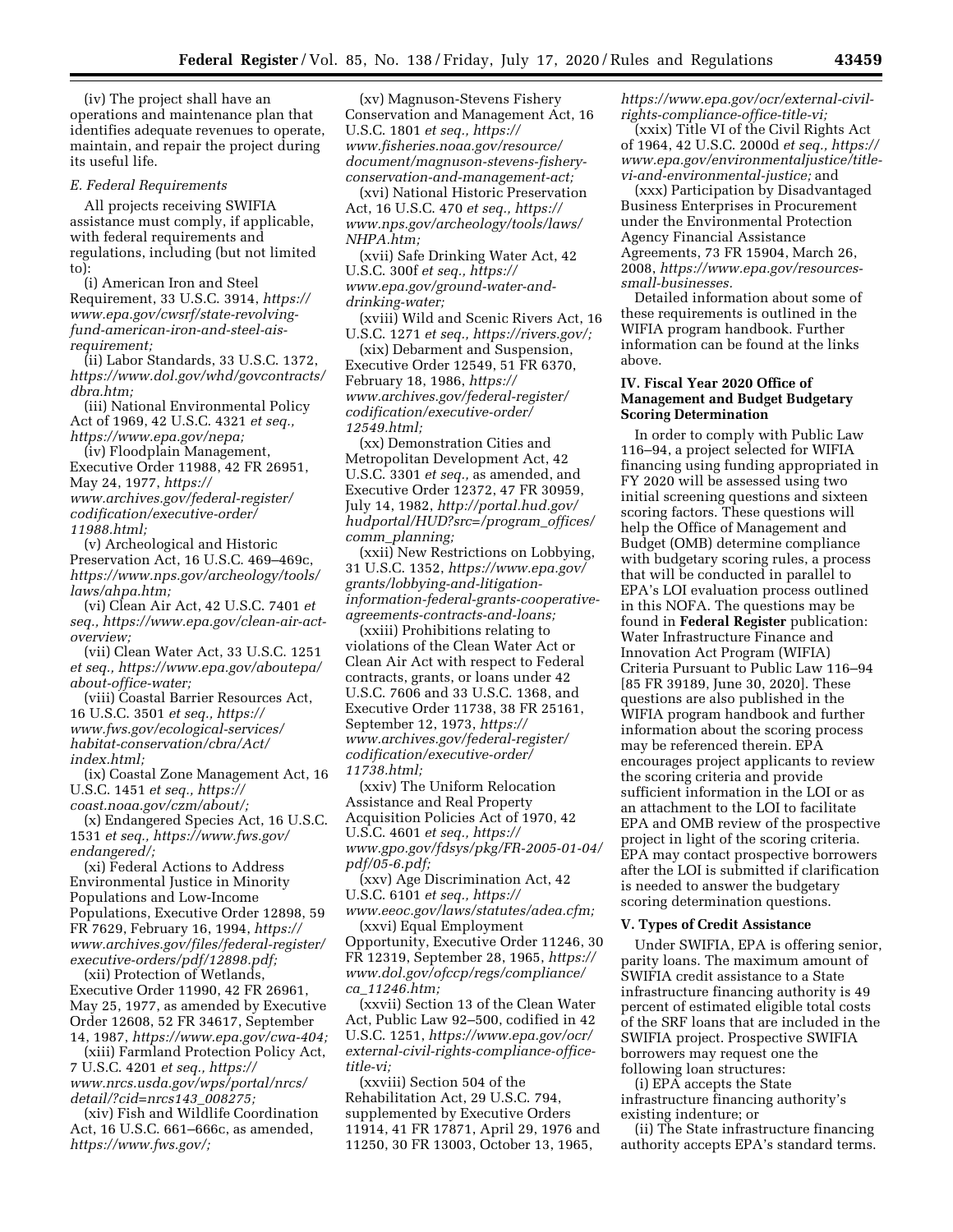More information on EPA's standard terms is available at *[www.epa.gov/wifia.](http://www.epa.gov/wifia)* 

SWIFIA credit assistance is available for SRF projects which are ready to proceed. EPA considers an SRF project ready to proceed if its construction will commence no later than 18 months after the LOI deadline.

## **VI. Letters of Interest and Applications**

Each prospective borrower will be required to submit a LOI and, if invited, an application to EPA in order to be considered for approval. This section describes the LOI submission and application submission.

### *A. Letter of Interest (LOI)*

Prospective borrowers seeking a SWIFIA loan must submit a LOI describing the project fundamentals and addressing the SWIFIA selection criteria.

The primary purpose of the LOI is to provide adequate information to EPA to validate the eligibility and creditworthiness of the prospective borrower and the prospective project and determine the extent to which the SWIFIA project meets the statutory selection criteria. Based on its review of the information provided in the LOI, EPA will invite prospective borrowers to submit applications for their projects.

Prospective borrowers are encouraged to utilize the LOI form on the WIFIA website and ensure that sufficient detail about the project is provided for EPA's review. EPA will notify a prospective borrower if its project is deemed ineligible as described in Section III of this NOFA.

Below is guidance on what EPA recommends be included in the LOI.

A. *Loan Information:* The prospective borrower provides information about its legal name, business address, program website, employer/taxpayer identification number, Dun and Bradstreet Data Universal Number System number, requested SWIFIA loan amount and SWIFIA project amount, type of SRF loans (clean water, drinking water, or both), and requested loan structure.

B. *Supporting Documents:* The prospective borrower provides the most recent version of the following documents: Intended Use Plan (IUP), SRF Operating Agreements with EPA Regional Office, documentation of the priority setting system, and bond indenture (if applicable).

C. *Contact Information:* The prospective borrower identifies the points of contact with whom the WIFIA program should communicate regarding the LOI. To complete EPA's evaluation, the WIFIA program staff may contact a

prospective borrower regarding specific information in the LOI.

D. *Certifications.* The prospective borrower certifies that it will abide by all applicable laws and regulations, if selected to receive funding.

### *B. Application*

After EPA concludes its evaluation of the LOIs, a selection committee will invite prospective borrowers to apply. EPA expects that all eligible State infrastructure financing authority prospective borrowers will be invited to apply for a SWIFIA loan. If the amount requested by prospective borrowers exceeds the amount available from EPA, each eligible State infrastructure financing authority prospective borrowers will be invited for a pro rata share, based on the financing request outlined in their LOIs. If a prospective borrower declines EPA's invitation, EPA would re-allocate to other eligible prospective borrowers to the extent practicable or carry the funding forward to a future round.

An invitation to apply for WIFIA credit assistance does not guarantee EPA's approval, which remains subject to a project's continued eligibility, including creditworthiness, the successful negotiation of terms acceptable to the Agency, and the availability of funds at the time at which all necessary recommendations and evaluations have been completed. However, the purpose of EPA's LOI review is to pre-screen prospective borrowers to the extent practicable. It is expected that EPA will only invite prospective borrowers to apply if it anticipates that those prospective borrowers are able to obtain WIFIA credit assistance. Detailed information needs for the application are listed in the application form and described in the WIFIA program handbook.

## **VII. Fees**

There is no fee to submit a LOI. The final fee rule, Fees for Water Infrastructure Project Applications under WIFIA, 40 CFR 35.10080, was signed by EPA on June 19, 2017, and establishes the fees related to the provision of federal credit assistance under WIFIA. Each invited applicant must submit, concurrent with its application, a non-refundable Application Fee of \$100,000. Applications will not be evaluated until the Application Fee is paid. For successful applicants, this fee will be credited toward final payment of a Credit Processing Fee, assessed following financial close, to reimburse EPA for actual engineering, financial, and legal costs. In the event a final

credit agreement is not executed, the borrower is still required to reimburse EPA for the costs incurred. Borrowers may finance these fees with WIFIA credit assistance.

## **VIII. Selection Criteria**

This section specifies the criteria and process that EPA will use to evaluate LOIs and award applications for SWIFIA assistance.

The selection criteria described are the statutory selection criteria for State infrastructure finance authority borrowers. EPA has also identified readiness to proceed as a priority for this LOI submittal period. In order to ensure the efficient use of limited federal resources for infrastructure finance, the readiness of the SRF loans included in the SWIFIA project to proceed toward development, including loan closing and the commencement of construction, is an Agency priority.

Following its eligibility determination, EPA will determine the extent to which the SWIFIA project meets the statutory selection criteria. They are as follows:

(i) The extent to which the project financing plan includes public or private financing in addition to assistance under [WIFIA]. 33 U.S.C. 3907(b)(2)(B); 40 CFR 35.10055(a)(10).

(ii) The likelihood that assistance under [WIFIA] would enable the project to proceed at an earlier date than the project would otherwise be able to proceed. 33 U.S.C. 3907(b)(2)(C); 40 CFR  $35.10055(a)(2)$ .

(iii) The extent to which the project uses new or innovative approaches. 33 U.S.C. 3907(b)(2)(D); 40 CFR 35.10055(a)(3).

(iv) The amount of budget authority required to fund the Federal credit instrument made available under [WIFIA]. 33 U.S.C. 3907(b)(2)(E).

(v) The extent to which the project (1) protects against extreme weather events, such as floods or hurricanes; or (2) helps maintain or protect the environment. 33 U.S.C. 3907(b)(2)(F); 40 CFR 35.10055(a)(4); 40 CFR 35.10055(a)(5).

(vi) The extent to which the project serves regions with significant energy exploration, development, or production areas. 33 U.S.C. 3907(b)(2)(G); 40 CFR 35.10055(a)(6).

(vii) The extent to which a project serves regions with significant water resource challenges, including the need to address: (1) Water quality concerns in areas of regional, national, or international significance; (2) water quantity concerns related to groundwater, surface water, or other water sources; (3) significant flood risk; (4) water resource challenges identified